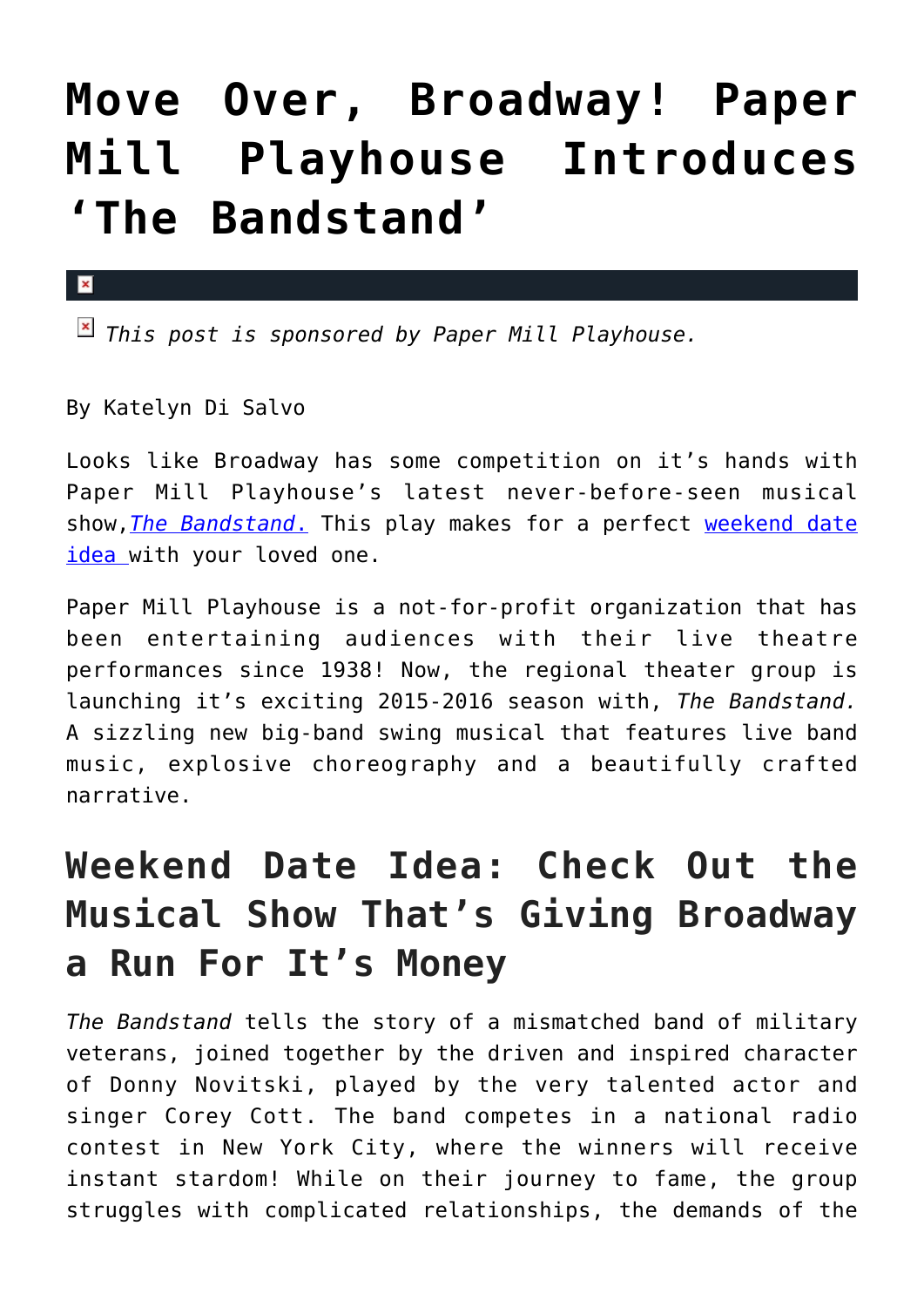competition and the challenging after-effects of the war. This makes winning the contest seem like nothing more than a fantasy.The plot thickens as a love story develops between Donny and Julia (played by Tony Award nominee Laura Osnes).

Cott and Osnes have been friends for a few years and have incredible chemistry on stage. Cott describes working with Osnes as "a dream come true."

What makes this play so incredibly unique compared to other Broadway shows is that a portion of the music is integrated into the story and played live on stage. There are 12 pieces in the orchestra pit and six pieces on stage. This can be extremely difficult to manage, but works so well in *The Bandstand*.



The cast of 'The Bandstand.'

The play is directed and choreographed by Tony Award winner, Andy Blankenbuehler, who describes the live music on stage as, "a very big sound, a sound that will get people out of their seats and dancing." The play also features a book and lyrics by Richard Oberacker and Robert Taylor and stars Tony Award winner Beth Leavel. The musical numbers are charged with emotion and leave you hanging onto every note. Cott and